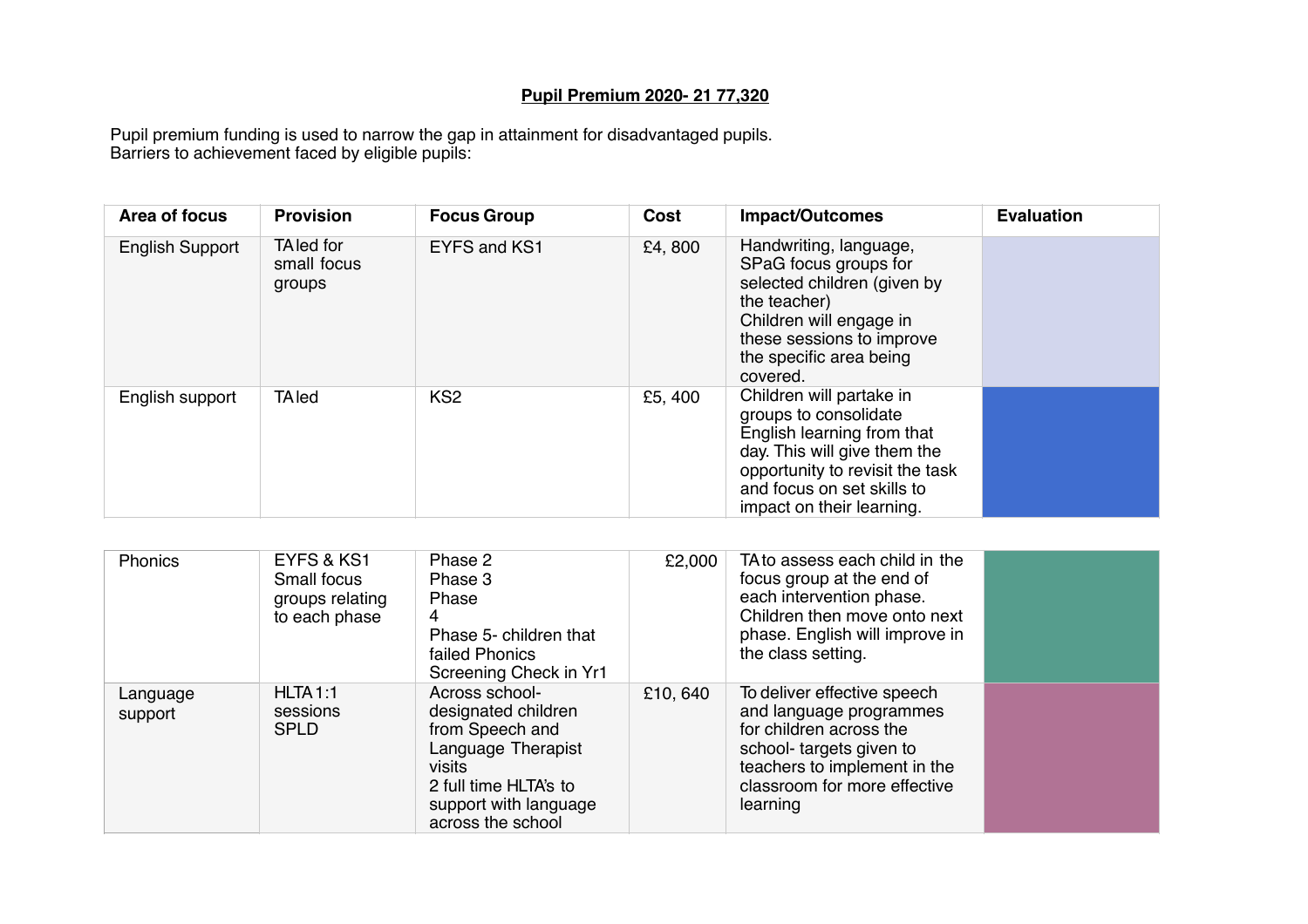| Language<br>support | <b>Mentors</b><br>delivering<br>'Speech<br>Bubble'              | EYFS & KS1      | £2,800 | To develop children's<br>confidence in a small group<br>setting and transfer these<br>skills and confidence into the<br>classroom. |  |
|---------------------|-----------------------------------------------------------------|-----------------|--------|------------------------------------------------------------------------------------------------------------------------------------|--|
| <b>Mathematics</b>  | <b>TAled</b><br>maths<br>support<br>groups/<br>Talking<br>maths | KS <sub>1</sub> | £1,800 | To give opportunities for<br>speaking using<br>mathematical language                                                               |  |
| <b>Mathematics</b>  | <b>TA</b> led<br>maths<br>support<br>groups                     | KS <sub>1</sub> | £500   | To narrow the gap for<br>identified pupils in<br>mathematics in KS1                                                                |  |
| <b>Mathematics</b>  | <b>TAled</b><br>maths<br>support<br>groups                      | KS <sub>2</sub> | £1,000 | To narrow the gap for<br>identified pupils in<br>mathematics in KS2                                                                |  |

| Extra pupil<br>tuition before<br>and after<br>school and<br>within the<br>school day | Teacher led<br>groups, TA led<br>groups and 1:1<br>support | Y6/Y2             | £7,200  | To narrow the gap for<br>identified pupils in Y6,<br>develop study skills in<br>preparation for secondary<br>school |  |
|--------------------------------------------------------------------------------------|------------------------------------------------------------|-------------------|---------|---------------------------------------------------------------------------------------------------------------------|--|
| Extra pupil<br>tuition after<br>school                                               | Teacher led<br>verbal/ non-<br>verbal classes              | Y <sub>5</sub>    | £1,600  | To provide opportunities for<br>secondary schools                                                                   |  |
| Social &<br>Emotional<br>needs                                                       | PDC group<br>provision and<br>1:1 support                  | Across the school | £13,300 | To provide social and<br>emotional support to<br>vulnerable children                                                |  |
| Wider<br>Opportunities                                                               | <b>Book Club</b>                                           | Y <sub>5</sub>    | £0      | To increase level of<br>vocabulary and<br>comprehension                                                             |  |
| Wider<br>Opportunities                                                               | G<br>& T<br>Pia<br>no                                      | KS <sub>2</sub>   | £1,200  | To develop potential in<br>music                                                                                    |  |